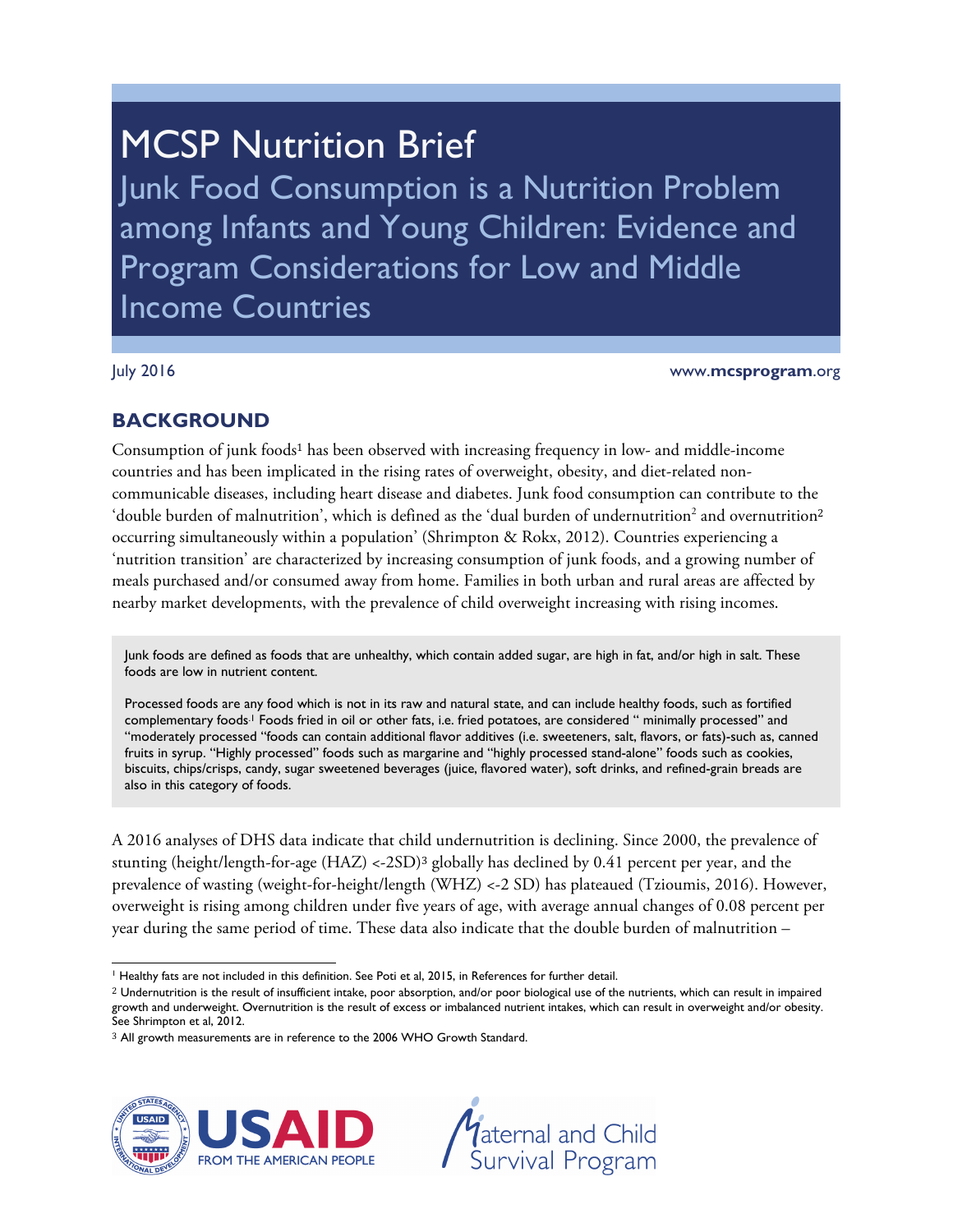defined in this study as the presence of both stunting and overweight (weight for height/length (WHZ) >2 SD) in the same child – ranges from 3.0 to 37.8 percent in USAID Ending Preventable Child and Maternal Death (EPCMD) and Feed the Future (FtF) countries<sup>4</sup> (Tzioumis, 2016). Results of the study demonstrate that both forms of malnutrition, defined as the percentage of stunted children who are also overweight, are notable in several sub-Saharan African countries, such as Rwanda (8.7 percent), Mozambique (11.7 percent), Zambia (12.6 percent), and Nigeria (14.9 percent) (Tzioumis, 2016). Because of this phenomenon, the 2015 Global Nutrition Report calls for "double" actions to address all forms of malnutrition, including stunting, wasting, and underweight, as well as overweight and obesity (IFPRI, 2015).

#### **SCOPE OF THE PROBLEM**

Is consumption of junk foods a feeding problem for children under two years of age?

#### *Yes, DHS data and several studies reveal that complementary feeding of junk foods is common in children under two years of age, especially in urban areas.*

Analyses of available Demographic Health Survey (DHS) data<sup>5</sup> reveal that up to 32 percent of infants and children, 6-23 months of age, are fed sugary foods, largely in sub-Saharan African countries (Figure 1). This feeding problem is emerging in countries with moderate to high levels of child stunting, and rising child overweight. In several countries—including Malawi, Nigeria, and Zambia— the prevalence of child overweight is greater than 7 percent, which is the global target set by the World Health Organization (WHO) (WHO, 2014). This target is based on the global prevalence of child overweight in 2012 (7 percent) with the goal of halting the rise in child overweight and achieving "no increase in childhood overweight" by 2025. Consumption of junk foods likely play a role in contributing to varying forms of malnutrition, i.e. overweight and stunting, though the extent of which has not been sufficiently explored.

Huffman et al. 2014 showed that sugary food intake among toddlers was prevalent in 13 sub-Saharan African countries (11–40 percent). Higher intake of junk foods has been found among young children (12–23 months of age) versus infants (6-8 months of age) and among children in households of higher versus lower wealth quintiles, and in urban in comparison to rural areas (Huffman, 2014). Other studies reported that sweets and sugary food items were fed to 15 and 7 percent of children 2–5 years of age in Burundi and DRC, respectively, while fat and oil containing foods were consumed by about 60 percent of children in both settings (Ekesa, 2011). Condensed and flavored milks, soft drinks, and biscuits were reported to be commonly fed foods given to children 5 years of age in urban and wealthier households in southwest Nigeria (Olojugba and Lennon, 1990).

In a few countries, sugary food consumption among children has risen over time: Uganda DHS data reveal an increase between the last two surveys from 8.4 percent in 2006 to 18.0 percent in 2011, a 114 percent increase (p < 0.001). An increase was also noted in Egypt DHS data from 24.5 percent in 2005 to 52.7 percent in 2008 (p<0.001) (Kavle, 2015). High fat foods, as defined by DHS survey, including oils, fats and butter or products made from them, are consumed by 15.4–87.2 percent of children less than five years of age, in the countries listed in Figure 1. In the first two years of life, children have higher energy needs to support rapid growth and development, as breastfed children require 200 kcal of energy per day at 6-8 months of age, which doubles to 550 kcal /day by 12–23 months of age. Unhealthy high fat foods should not be fed to children as energy sources, and likely play a role in inadequate infant and young child feeding

 $\overline{a}$ 

<sup>4</sup> EPCMD Countries: Afghanistan, Bangladesh, Democratic Republic of Congo, Ethiopia, Ghana, Haiti, India, Indonesia, Kenya, Liberia, Madagascar, Malawi, Mali, Mozambique, Nepal, Nigeria, Pakistan, Rwanda, Senegal, South Sudan, Tanzania, Uganda, Yemen and Zambia. FtF Focus Countries: Bangladesh, Cambodia, Ethiopia, Ghana, Guatemala, Haiti, Honduras, Kenya, Liberia, Malawi, Mali, Mozambique, Nepal, Rwanda, Senegal, Tajikistan, Tanzania, Uganda, Zambia. 5

<sup>&</sup>lt;sup>5</sup> DHS data on junk food consumption was only available for certain countries and years of the survey, therefore a limited number of countries is shown below, which were analyzed by MCSP.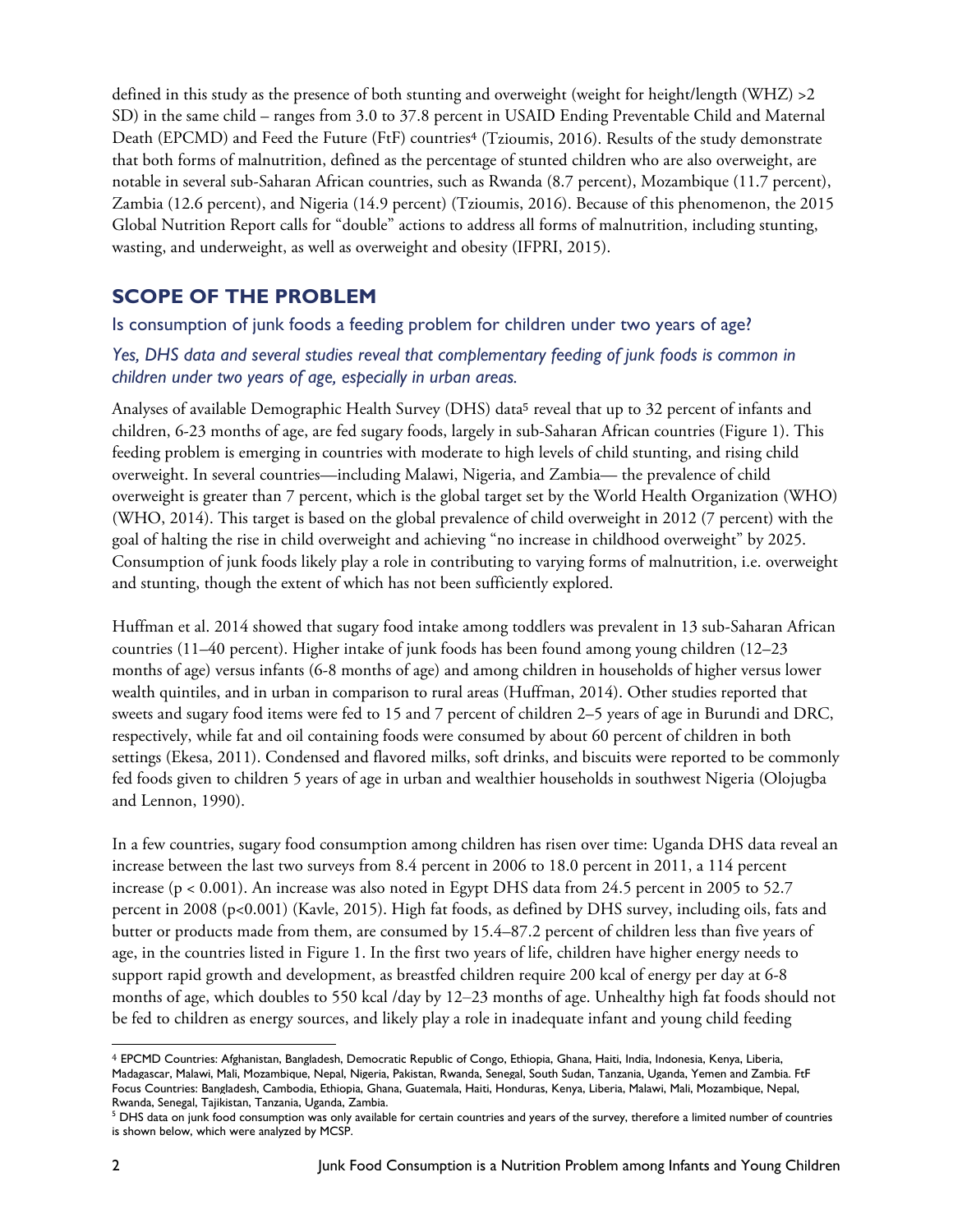practices. Further examination and disaggregation of data, as to types of sugary foods and high fat foods consumed, including healthy (i.e. unsaturated oils, vegetable-based oils) vs. unhealthy fats (lard, margarine, butter), is needed in future surveys.





Demographic Health Surveys (DHS) define sugary foods as chocolates, sweets, candies and pastries

**\***latest growth data < 5 years of age, DHS (Tzioumis et al 2016, growth data only) analyses of available DHS child food consumption ¥ DRC and Liberia data analyzed using DHS child dataset, no available sugary food data for DRC

#### Several studies reveal that complementary feeding of junk foods is common among the urban poor

In Bangladeshi slums, only half of mothers fed home-made complementary foods to children 6–23 months of age (Saleh, 2014), while in Nigeria, 65 percent of urban mothers fed biscuits and 16 percent gave soft drinks to their 6-18 month old children (Olojugba and Lennon, 1990). In Kenyan slums, 41 percent of infants received sweetened water or sweetened flavored water in the first 6 months of life (Kimani-Murage 2011). Data also indicate that among slum-dwelling families in India, 80 percent of mothers fed ready-made snacks, such as chips, puffed rice, and biscuits to their children, 6–36 months of age (Palwala, 2009). Another study in the urban slums in India showed that giving tea and biscuits to children was "convenient," and often young children are given money to buy junk foods, which habituates them to eating "outside" food (Kaushik, 2011).

## **IMPACT OF JUNK FOOD ON FEEDING PRACTICES AND MALNUTRITION AND KEY DRIVERS**

How can junk food impact infant and young child feeding practices and contribute to all forms of malnutrition, including stunting and overweight?

Incorporating low-nutrient, high-fat, and/or high-sugar foods—commonly known as "junk foods"—into the diet may displace exclusive breastfeeding, if introduced prior to 6 months of age, or nutritious foods, if given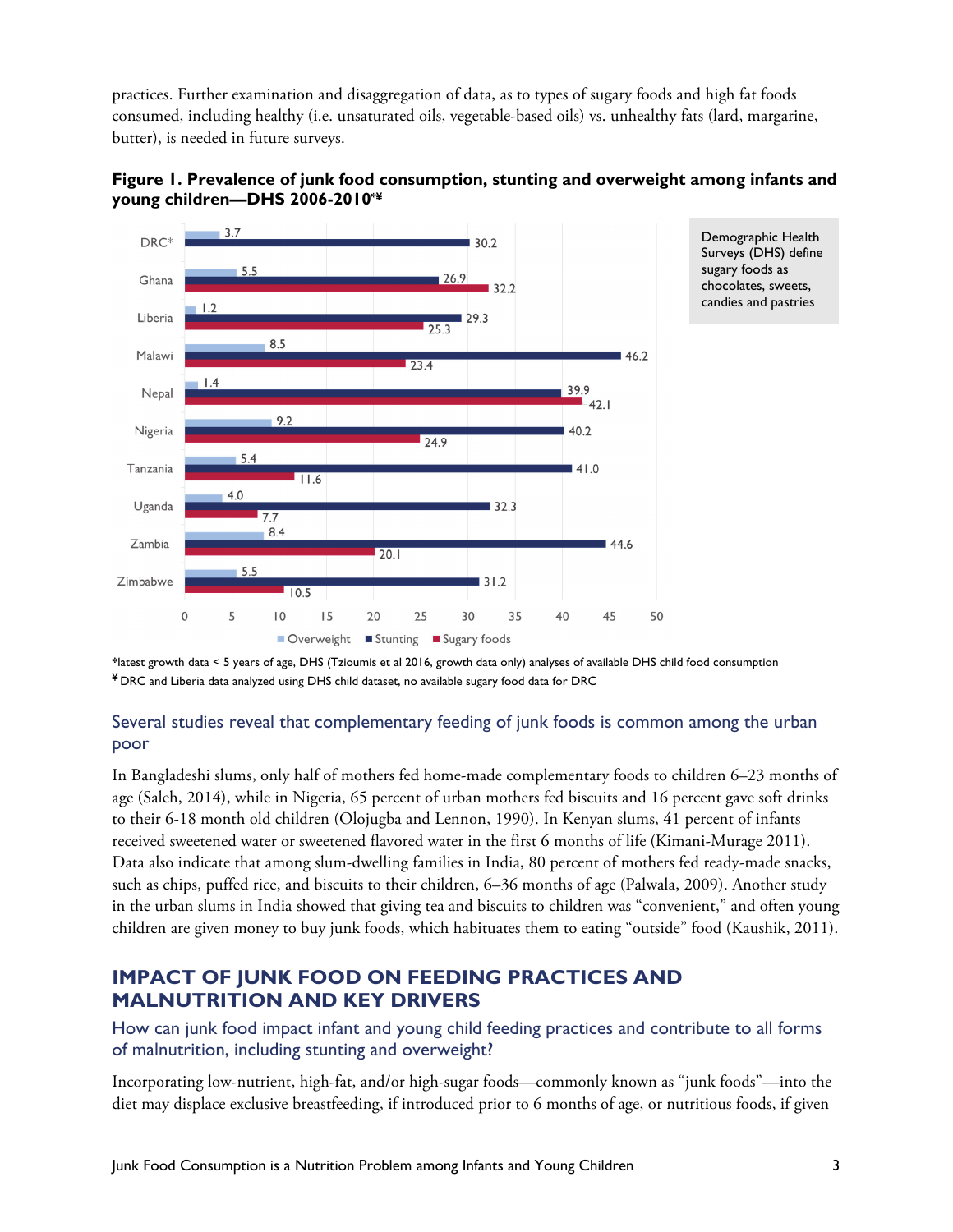after 6 months of age. This contributes to excess energy intake, nutrient deficiencies, and poor growth and development of infants and young children. Other evidence from studies indicates:

- Junk foods have been consumed with greater frequency than fortified infant cereals, eggs and vitamin-A rich fruits among children 6–23 months of age (Huffman et al, 2014).
- In some settings in Asia, Africa, and the Middle East, early introduction of these junk foods and liquids is common during the first six months of life, often as an answer to mothers' perceptions of breastmilk as insufficient in quality and/or quantity, impeding exclusive breastfeeding. Repeated exposure to sugary and salty foods can familiarize infants and young children to "sweetness" and salt early in life, which can develop into a preference for these foods later in life. (Ventura and Mennella, 2011, Adair, 2012, Stein et al., 2012).
- Ready-made junk foods fed to young children are frequently softened and consumed with sweetened liquids, such as juice or teas, and are often prepared with unhygienic food practices (Kavle et al, 2015).
- Consumption of sugar-sweetened beverages, including juice and tea, increases daily energy intake, provides temporary and incomplete satiation, and can contribute to weight gain and excess abdominal fat among infants and young children (Stanhope et al, 2009).

#### What are the factors that have played a role in this feeding problem of junk foods for infants and young children?

- Globally, **urbanization and economic growth** have been key components in shaping the food system, availability of and access to junk foods, provision and opening of channels and outlets for purchasing junk foods (i.e. kiosks, small stores), as well as venues for marketing and advertising of foods to children (Akpan, 2013, WHO, 2004 & 2006).
- **Drivers of food choices and cultural considerations:** Convenience, ease in preparation, perceptions of the status and healthfulness of these foods, limitations on mothers' time for preparing nutritious foods, as well as women's return to work following childbirth can influence junk food consumption. These foods are often within reach of families' economic means. One study in Kerala, India observed that mothers chose to spend household resources on junk foods, which varied from as little as 1 to 25 rupees  $(-1.001)$ 0.38) for snacks to 100 to 300 rupees ( ~US \$1.50–4.50 dollars) per month for commercialized complementary foods (Daivadanam, 2015).
- Local food environments: Proximity of homes and schools to food outlets, kiosks, and small stores increases access and availability of these foods (Akpan, 2013, WHO, 2004 & 2006).
- **Changes in food systems:** Changes in the global food systems and trade brought about a 60 percent increase in oil crop production from 1990 to 2003, as production is reflective of the increased demand for and consumption of oil. Exports of junk food, totaling US \$150 billion (27 percent of world food exports), are thought to contribute to the increase in caloric and dietary fat intakes in India, Brazil, and China (Hawkes, 2006).
- **Marketing targeted to young children** plays a pivotal role in stimulating consumption of junk foods (Hawkes, 2007, WHO 2006). In Thailand, a WHO report revealed that 67 snack products were advertised during weekend morning children shows. Advertising of junk foods promotes a "modern diet as high status," "tasty," and "desirable," which can encourage a loss of cultural traditions (Hawkes, 2007). Traditional diets are seen as outdated and low-status, and nutritious local foods are replaced with junk foods (Feely 2016, Pries, 2016a, Pries, 2016b).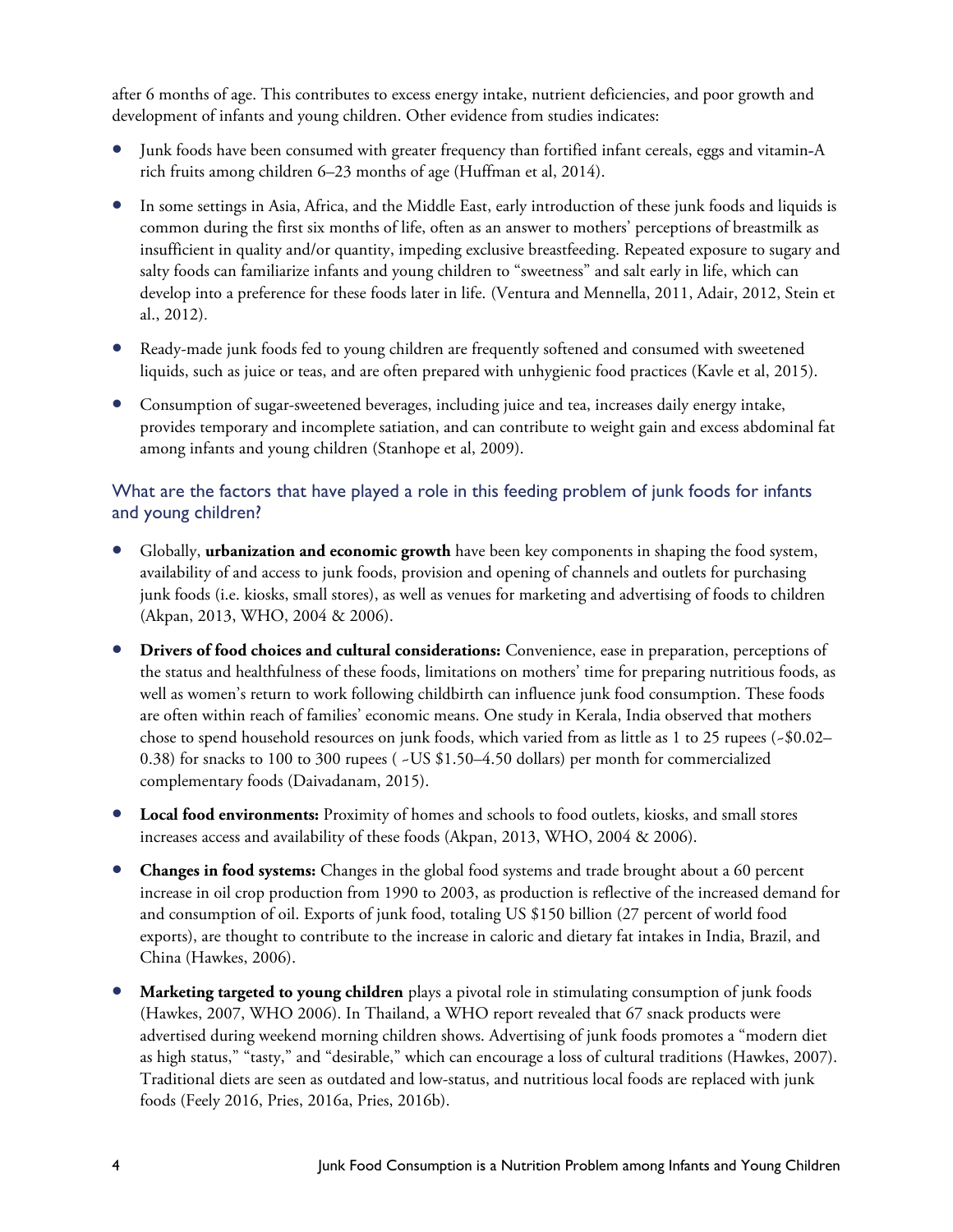## **GLOBAL POLICIES AND COUNTRY ACTIONS**

#### How have global actions, strategies, guidelines, and policies addressed junk food consumption?

In 2015, the WHO set forth guidelines on dietary sugar intake, recommending reduced intake of "free sugars to less than 10 percent of total energy intake" and has published guidance on ending inappropriate promotion of foods for infants and young children (WHO, 2015a, 2015b, 2016). In countries where overweight and obesity is rising, marketing foods to children may increase preference, purchase, and consumption of energydense, low-nutrient foods and beverages, as well as foster positive beliefs about these food items. The 2006 WHO Forum and Meeting on Marketing of Food and Non-Alcoholic Beverages to Children—built upon the WHO Strategy on Diet, Physical Activity and Health—concluded that clear targets are needed at global and national levels, as well as effective mechanisms for regulation of food marketing towards children, taking into account cultural and national contexts.

#### Have countries taken action to both recognize and address junk food consumption and overweight and obesity in children?

Despite this global call to action, few countries have addressed junk food consumption. An analysis of 38 low and middle income (LMIC) country policies was conducted (see Table 1 for EPCMD and FtF countries). While the majority of countries included overweight and obesity in key policy and strategic documents, programs are not yet in place. Only three out of thirty-eight country policies analyzed have addressed marketing of junk foods to children (Kenya, Lao People's Democratic Republic [PDR], and Zimbabwe).

| <b>Countries</b>      | <b>Childhood</b><br>overweight and<br>obesity | <b>NCDs</b>               | <b>Junk food</b><br>consumption<br>(general population) | <b>Marketing junk</b><br>foods<br>(*denotes targeting<br>children) |
|-----------------------|-----------------------------------------------|---------------------------|---------------------------------------------------------|--------------------------------------------------------------------|
| Bangladesh*±          | X                                             |                           |                                                         | X                                                                  |
| Ghana*±               | X                                             | X                         | X                                                       | X                                                                  |
| <b>Guinea</b>         |                                               |                           | $\mathbf{x}$                                            |                                                                    |
| Haiti* <sup>±</sup>   | $\mathbf{x}$                                  | X                         |                                                         |                                                                    |
| India*                | X                                             | X                         |                                                         | $\mathbf{x}$                                                       |
| Indonesia*            | X                                             |                           | $\mathbf{x}$                                            |                                                                    |
| Kenya <sup>*±</sup>   | $\mathbf x$                                   | $\boldsymbol{\mathsf{x}}$ |                                                         | $\mathbf{X}^{\mathbf{\underline{x}}}$                              |
| Lao PDR               |                                               |                           |                                                         | $X^*$                                                              |
| Liberia <sup>*±</sup> | X                                             |                           |                                                         |                                                                    |
| <b>Namibia</b>        | X                                             |                           |                                                         |                                                                    |
| Rwanda*±              | $\mathbf x$                                   | X                         |                                                         |                                                                    |
| Yemen*                | X                                             |                           |                                                         |                                                                    |
| Zambia <sup>*±</sup>  | $\boldsymbol{\mathsf{x}}$                     | $\mathbf x$               |                                                         | $\boldsymbol{\mathsf{x}}$                                          |
| <b>Zimbabwe</b>       |                                               |                           |                                                         | $X^*$                                                              |

#### **Table 1. LMIC Countries with policies, strategies, guidelines that address junk foods, overweight/obesity and/or NCDs (denoted by "x")**

**\*** EPCMD country ± FtF country

In Latin America and high income countries, countries have tackled this issue via mandatory nutrient lists on packaged food (i.e., Malaysia); recent (2014) "traffic light labels" indicating when levels of fat, sugar, and salt are high (red), medium (orange), and/or low (green) (i.e. Ecuador) and mandatory calorie labels (i.e.,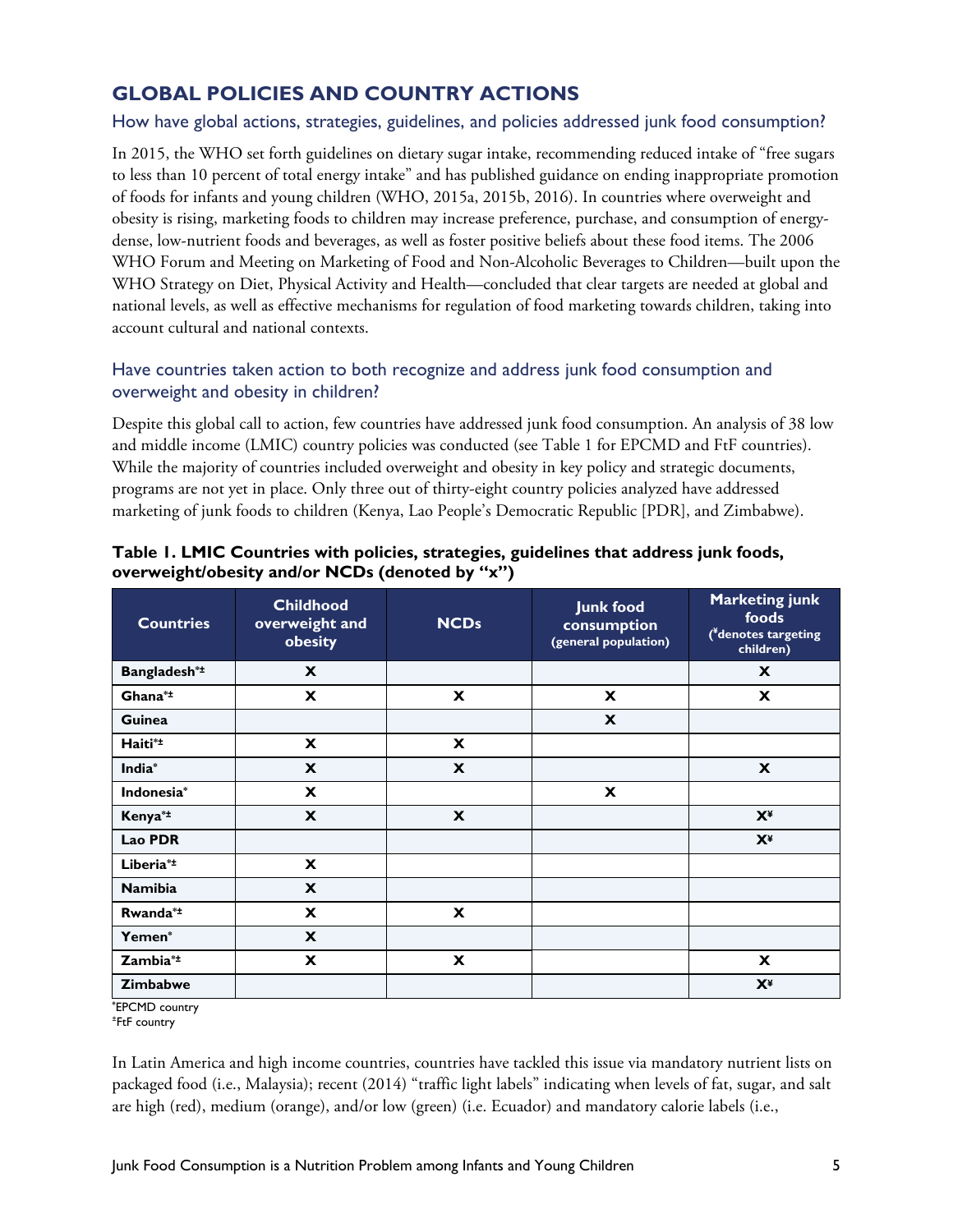Australia, U.S.) (IFPRI, 2015). LMIC countries have taken initial steps through key country actions, yet more progress is needed. Some examples of key LMIC country actions are shown below:

- **Kenya**—Kenya is at the forefront of initial actions to address rising childhood overweight and obesity and marketing of unhealthy foods to infants and young children. Key actions in the 2013 National Maternal, Infant and Young Child Nutrition Policy include: promoting the consumption of locally available and home-based foods; the creation of legislative measures to eliminate trans-fats, saturated fats, refined sugars, and salt in junk foods targeted at infants; and regulations for marketing of unhealthy foods. Monitoring of growth in children from birth through primary schooling is recommended to track trends in overweight and obesity.
- **Ghana**—The National Nutrition Policy 2014-2017 states that behavior change communication and messaging on proper nutrition should be implemented through social marketing and in schools to address rising overweight and obesity.
- **Zambia**—The National Food and Nutrition Strategic Plan calls for marketing and promotion of a variety of local food crops (specifically legumes, vegetables, and fruits) as an action item for addressing the increasing rate of childhood overweight and obesity.
- **Zimbabwe**—The National Nutrition Strategy 2014-2018 discusses marketing of healthy lifestyles and diversified diets through mass media campaigns; creation of a national monitoring system for risk factors of non-communicable diseases, development of nutrition social marketing tools and integration of nutrition education units in schools.

## **PROGRAMMATIC CONSIDERATIONS**

#### How can junk food consumption be addressed within the context of undernutrition programming and rising overweight/obesity among infants and young children?

Optimal infant and young child feeding practices are critical to prevent all forms of malnutrition during the first two years of life and are an important component of USAID's 2014-2025 Multi-sectoral Nutrition Strategy and reaching Ending Preventable Child and Maternal Death (EPCMD) goals. The 2016 Lancet series on breastfeeding found that longer periods of breastfeeding are associated with a 26 percent reduction in the likelihood of a child becoming overweight or obese (Victora, 2016). Infant and young child feeding programs should address barriers that impede immediate and exclusive breastfeeding during the first 6 months of life, including perceptions of insufficient breastmilk and discourage early introduction of foods and liquids, including junk foods, as a remedy to perceived lack of breastmilk, which displaces and disrupts exclusive breastfeeding. Feeding nutritious complementary foods, and not feeding junk foods as part of the daily meals and/or snacks, is critical information to convey to families with children, 6–23 months of age.

#### Illustrative key interventions to address junk food consumption among infants and young children:

#### • **National level:**

- Include overweight and obesity in key policy and strategic documents.
- **Health facility level:** 
	- Healthcare providers and families need to understand healthy versus unhealthy weight gain and can learn to monitor excessive and/or rapid weight gain, within the context of undernutrition programming.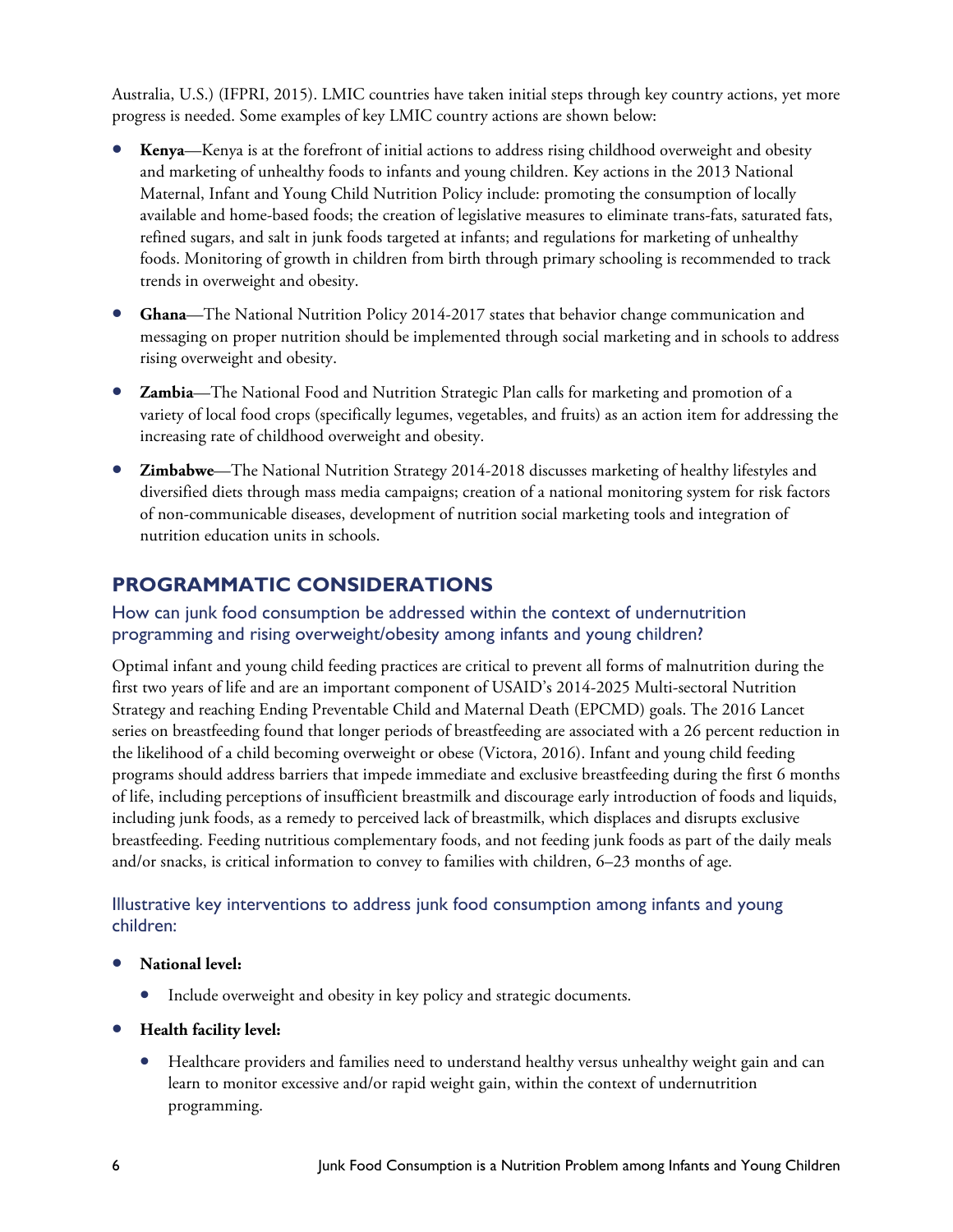- In addition, families should be advised that junk foods are detrimental to the growth of children and the entire family's health and well-being, and providers should be trained to provide nutrition counseling for families during routine growth monitoring visits*.*
- **Community level and social behavior change communication:** 
	- Provide supportive environments (i.e. mothers/community support groups, campaigns with IYCF messaging) to discuss with mothers and their families about reducing and/or eliminating the introduction of junk foods and sweetened beverages, and explain the health consequences of these foods on child health, growth, and development.
	- Alternatives to sugary and high-fat foods, including available, affordable, and local foods such as fruit or sweet potato or other locally available foods, should be encouraged for consumption for infants and young children.
- **Regulation and early exposure to junk foods:** 
	- Remove or limit access to kiosks and sellers of unhealthy snacks near preschools, nurseries, and schools.
	- Regulate the marketing of breastmilk substitutes, per WHO International Code of Marketing of Breastmilk Substitutes, as well as regulate the marketing of inappropriate complementary foods, including junk foods, to infants and young children, as recommended by WHO (WHO, 2006 & 2015b).
	- Appropriate food labeling, such as mandatory front-of-package labels and a 'nutrition seal' obtained with compliance to nutritional standards (i.e., Mexico).
	- Regulate the marketing of food and sweetened beverages to children, particularly early in life, which includes television programs.
	- Ensure standards and guidelines are in place for nutritious food provision at preschools and early childhood development centers.
	- Marketing and tax regulations have been implemented in Mexico, and several high-income countries (i.e., UK, Australia).
- **Data Gaps:** 
	- Disaggregation of DHS data on types of sugary (i.e. biscuits, cookies, cakes), high-fat, and/or high salt foods (i.e. fried foods, chips/crisps) and drinks (i.e. soft drinks, sweetened juices) that are consumed by infants and young children is needed. This can provide insight into trends and food patterns every three to five years. Currently, these data are not disaggregated by type of sugary foods and high fat and/or high salt foods consumed.
	- More formative research and qualitative information is needed on the drivers of junk food intake and food choice for mothers and families of infants and young children, including motivations for feeding junk foods.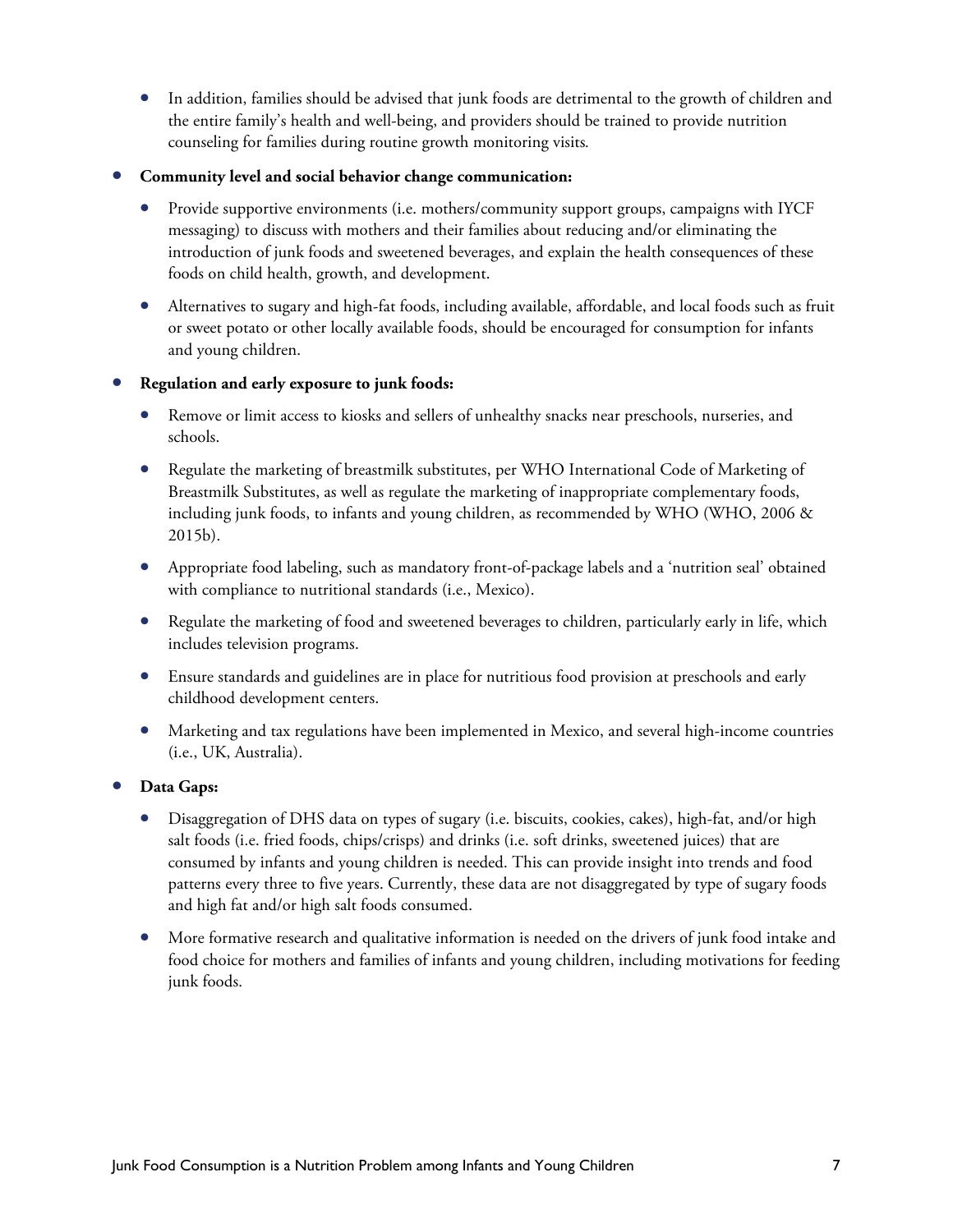## **CONCLUSION**

Targeting these approaches and resources to nutrition programs is critical, as the number of children under five who are overweight is rapidly approaching the number who suffer from wasting (IFPRI, 2016). In countries, where the double burden of malnutrition is a growing concern, implementation of these key actions within the context of current undernutrition programming is needed.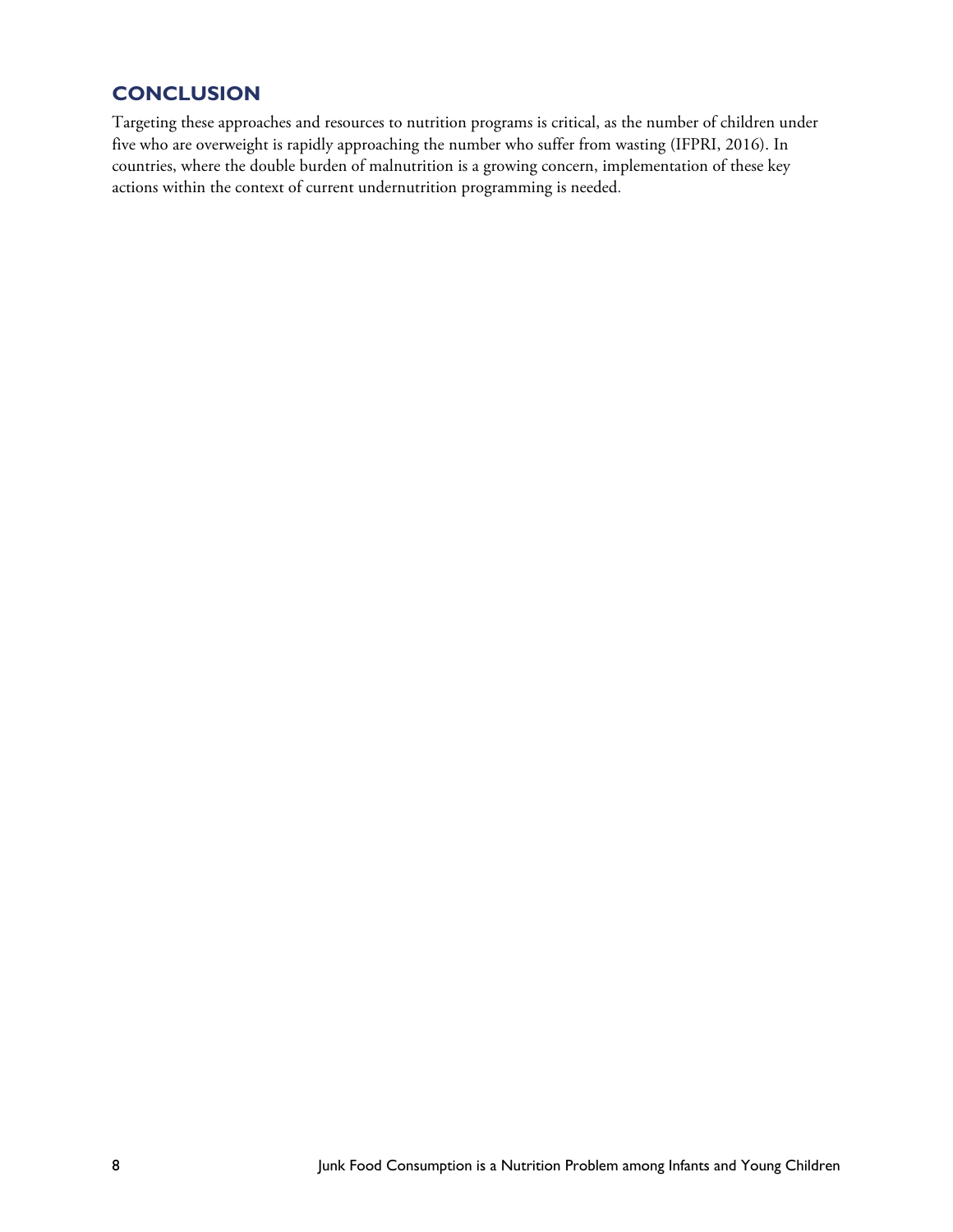#### **SELECTED REFERENCES**

Adair LS. 2012. "How could complementary feeding patterns affect the susceptibility to NCD later in life?" *Nutrition, Metabolism & Cardiovascular Diseases* 22: 765-769.

Akpan E, and Ekpenyong C. 2013. "Urbanization drift and obesity epidemic in Sub-Saharan Africa: a review of the situation in Nigeria." *European Journal of Sustainable Development* 2 (2):141-164.

Darrouzet-Nardi AF, Masters, WA. 2015. "Urbanization, market development and malnutrition in farm households: evidence from the Demographic and Health Surveys, 1986–2011." *Food Security* 7: 521-33.

Daivadanam M, Wahlström R, Thankappan K, and Ravindran TS. 2015. "Balancing expectations amidst limitations: the dynamics of food decision-making in rural Kerala." *BMC Public Health* 15 (1):644.

Deierlein AL, Galvez MP, Yen IH, Pinney SM, Biro FM, Kushi LH, Teitelbaum S, and Wolff MS. 2013. "Local food environments are associated with girls' energy, sugar-sweetened beverage and snack-food intakes." *Public Health Nutrition* 17 (10): 2194-200.

Ekesa BN, Blomme G, and Garming H. 2011. "Dietary diversity and nutritional status of pre-school children from Musa-dependent households in Gitega (Burundi) and Butembo (Democratic Republic of Congo)." *African Journal of Food, Agriculture Nutrition and Development* 11 (4): 1-6.

Feely A et al. 2016. "Promotion and consumption of commercially produced foods among children: situation analysis in an urban setting in Senegal". *Maternal & Child Nutrition* 12 (2): 64-76.

Hawkes C. "Marketing Food to Children: Changes in the Global Regulatory Environment 2004-2006." Geneva Switzerland: World Health Organization, 2007.

Hawkes C. 2006. "Uneven dietary development: linking the policies and processes of globalization with the nutrition transition, obesity and dietrelated chronic diseases." *Globalization and Health* 2 (4): 1-18.

Huffman SL, Piwoz EG, Vosti SA, and Dewey KG. 2014. "Babies, soft drinks and snacks: a concern in low- and middle-income countries?". *Maternal & Child Nutrition* 10: 562-74.

International Food Policy Research Institute (IFPRI). Global Nutrition Report 2015: Action and Accountability to Advance Nutrition and Sustainable Development. Washington, DC, 2015.

IFPRI. Global Nutrition Report 2016: From Promise to Impact: Ending Malnutrition by 2030. Washington DC, 2016

Kaushik JS, Narang M, and Parakh A. 2011. "Fast food consumption in children." *Indian Pediatrics* 48, (2): 95-101.

Kavle JA, El-Zanaty F, Landry M, and Galloway R. 2015. "The rise in stunting in relation to avian influenza and food consumption patterns in Lower Egypt in comparison to Upper Egypt: results from 2005 and 2008 Demographic and Health Surveys." *BMC Public Health* 15 (285): 1-18.

Kavle JA, Mehanna S, Saleh G et al. 2014. "Exploring why processed foods are 'essential' foods and how culturally tailored recommendations improved feeding in Egyptian children." *Maternal & Child Nutrition*: 1-25.

Kimani-Murage EW, Madise NJ, Fotso J-C, et al. 2011. "Patterns and determinants of breastfeeding and complementary feeding practices in urban informal settlements, Nairobi Kenya." *BMC Public Health* 11 (1): 396.

Olojugba OO, and Leonnon MA. 1990. "Sugar consumption in 5 and 12-year-old school children in Ondo State, Nigeria in 1985." Community Dental Health 7: 259-65.

Palwala M, Sharma S, Udipi SA, Ghugre PS, Kothari G, and Sawardekar P. 2009. "Nutritional quality of diets fed to young children in urban slums can be improved by intensive nutrition education." *Food and Nutrition Bulletin* 30 (4): 317-325.

Popkin BM, Adair LS, and Ng SW. 2012. "Global nutrition transition and the pandemic of obesity in developing countries." *Nutrition Reviews* 70, (1): 3-21.

Poti JM, Mendez MA, Ng SW, and Popkin BM. 2015. "Is the degree of food processing and convenience linked with the nutritional quality of foods purchased by US households?" *Am J Clin Nutr*. 101 (6): 1251-62. doi: 10.3945/ajcn.114.100925. Epub 2015 May 6.

Pries A, et al. 2016a. "High use of commercial food products among infants and young children and promotions for these products in Cambodia. *Maternal & Child Nutrition* 12 (2): 52-63.

Pries A, et al. 2016b. "High consumption of commercial food products among children less than 24 months of age and product promotion in Kathmandu Valley, Nepal. *Maternal & Child Nutrition* 12 (2): 22-37.

Rollins NC, et al. 2016. "Lancet Breastfeeding Series: Why invest, and what it will take to improve breastfeeding practices in less than a generation." *The Lancet* 387:491-504.

Saleh F, Ara F, Hoque MA, and Alam MS. 2014. "Complementary feeding practices among mothers in selected slums of Dhaka city: a descriptive study." *J Health Popul Nutr*. 32 (1): 89-96.

Sandjaja S, Budiman, B et al. 2013. "Food consumption and nutritional and biochemical status of 0.5–12-year-old Indonesian children: the SEANUTS study." *British Journal of Nutrition* 110: S11-S20.

Shrimpton R, and Rokx C. "The Double burden of malnutrition: A review of global evidence." Health, Nutrition and Population (HNP) Discussion Paper, November 2012, The World Bank

Stanhope KL, Schwarz JM, Keim NL, Griffen SC, Bremer AA, Graham JL, Hatcher B, Cox CL, Dyachenko A, Zhang W, McGahan JP, Seibert A, Krauss RM, Chiu S, Schaefer EJ, Ai M, Otokozawa S, Nakajima K, Nakano T, Beysen C, Hellerstein MK, Berglund L, and Havel PJ. 2009. "Consuming fructose-sweetened, not glucose-sweetened, beverages increases visceral adiposity and lipids and decreases insulin sensitivity in overweight/obese humans." *Journal of Clinical Investigation* 119 (5): 1322-34.

Junk Food Consumption is a Nutrition Problem among Infants and Young Children 9